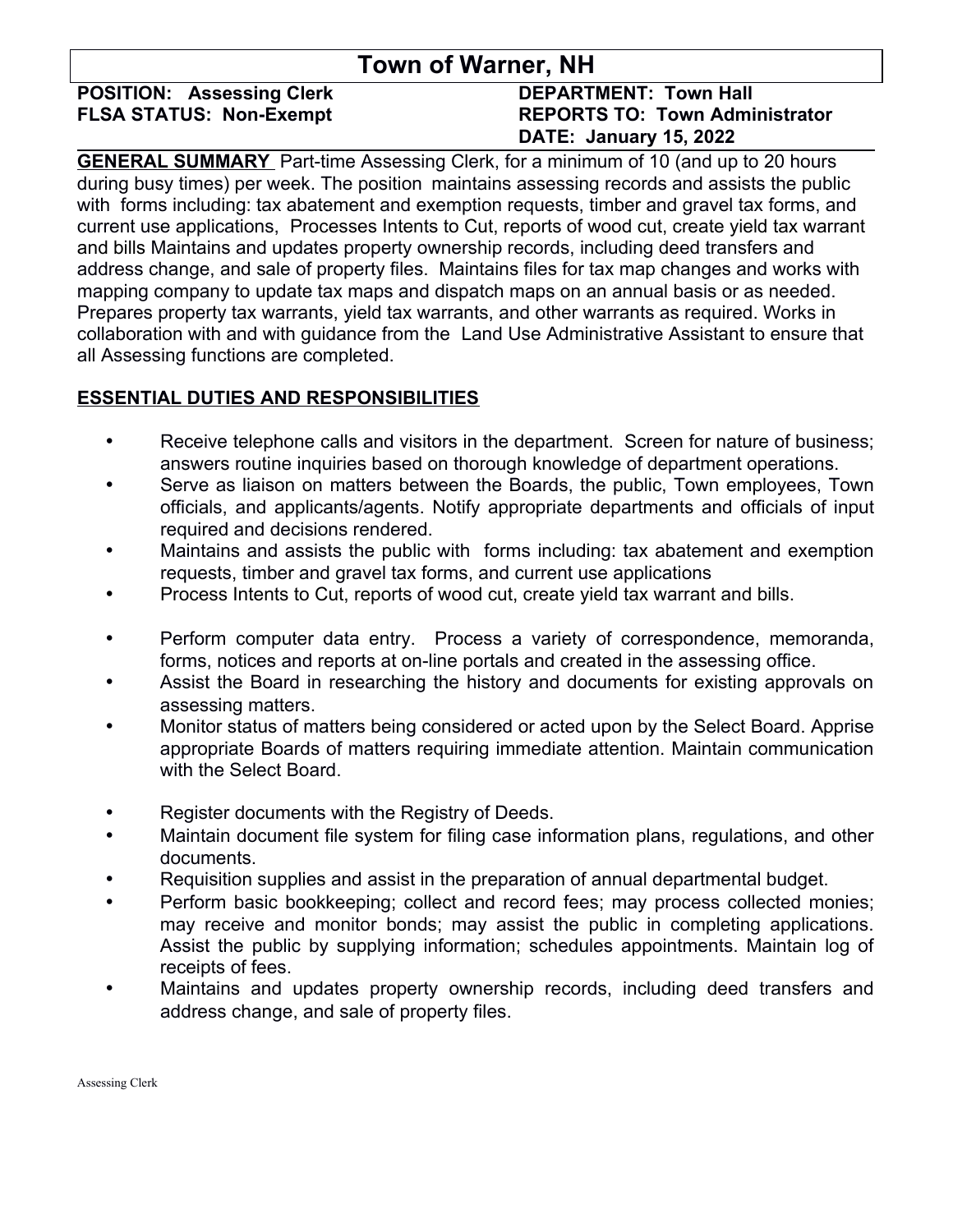- Maintains files for tax map changes and works with mapping company to update tax maps and dispatch maps on an annual basis or as needed.
- Prepares property tax warrants, yield tax warrants, etc.
- Submits information for Town Report.
- Acts as 911 Liaison/Coordinator; assigns new addresses, maintains 911 list for fire and police Departments and corresponding agencies

#### **OTHER DUTIES AND RESPONSIBILITIES**

Performs other related duties as requested.

**COMPLEXITY** The work consists of duties that involve related steps, process or methods. The decision regarding what needs to be done involves various choices requiring the employee to recognize the existence of and differences among a few easily recognizable situations.

**SCOPE AND EFFECT** The work involves the execution of specific rules, regulations or procedures and typically comprises a complete segment of an assignment or project of broader scope. The work product or service affects the accuracy, reliability or acceptability of further processes or services.

**PERSONAL CONTACTS** The contacts are with members of the general public, as individuals or groups, in a moderately structured setting (e.g., the contacts are generally established on a routine basis, usually at the employee's work place; the exact purpose of the contact may be unclear at first to one or more of the parties; and one or more of the parties may be uninformed concerning the role and authority of other participants).

**PURPOSE OF CONTACTS** The purpose is to plan, coordinate or advise on work efforts or to resolve operating problems by influencing or motivating individuals or groups who are working toward mutual goals and who have basically cooperative attitudes.

**SUPERVISORY AND MANAGEMENT RESPONSIBILITY** Positions at this level have no formal assigned supervisory responsibility or authority. Employees are responsible only for the performance of their own assigned work. They may be asked to train new employees in the fundamentals of the job or to participate in cross-training of other employees in the Department, but such assignments do not include the on-going authority to assign and review the work of other employees or to recommend or take corrective action with regard to the performance of other employees.

#### **DESIRED MINIMUM QUALIFICATIONS**

#### **Education and Experience**

- Knowledge and experience with assessing principles and processes in New Hampshire.
- Sufficient experience to understand the basic principles relevant to the major duties of the job usually associated with having had a similar position for two years.
- Any equivalent combination of education and experience that demonstrates possession of the required knowledge, skills and abilities.

Assessing Clerk